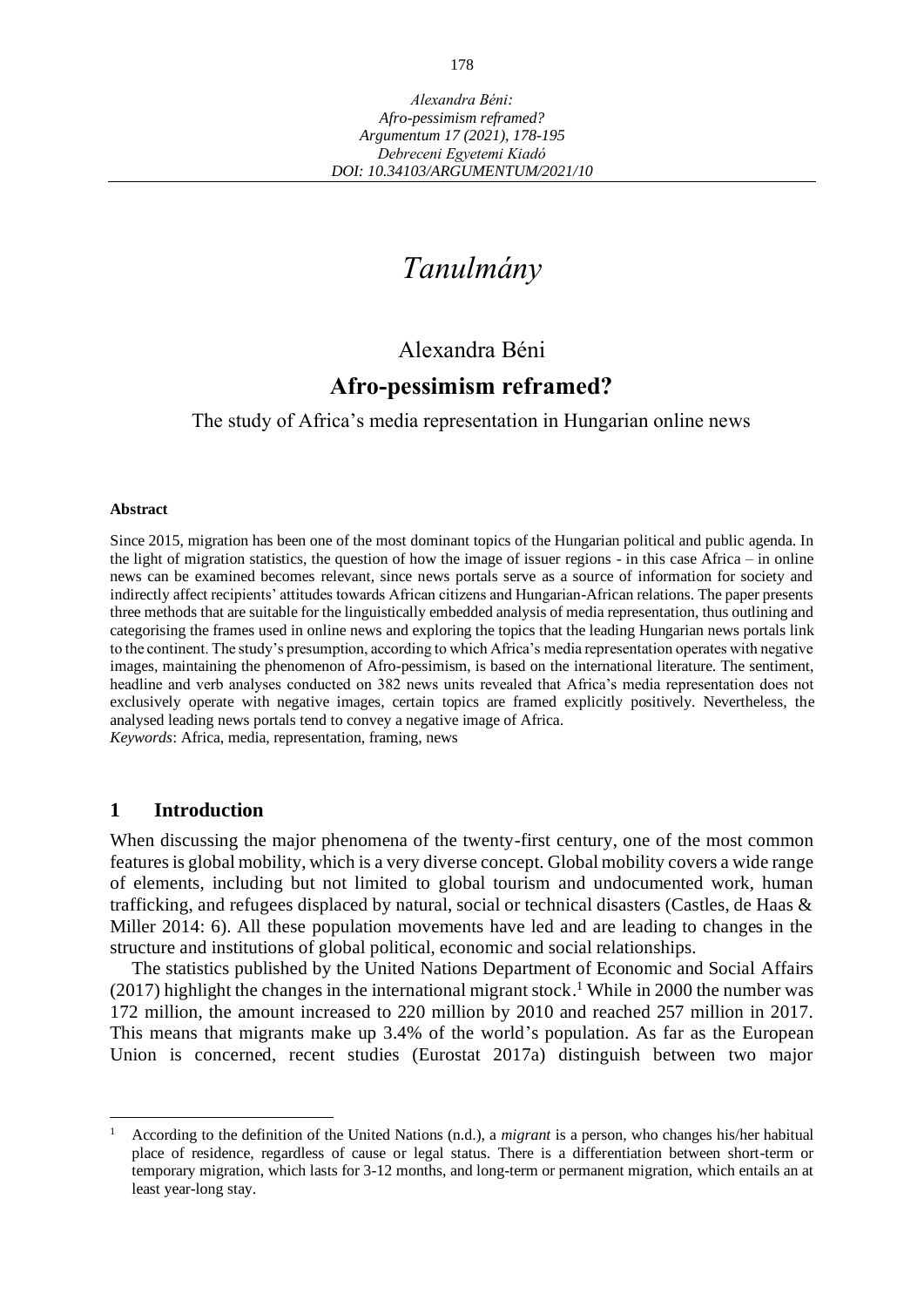| Alexandra Béni:                  |  |
|----------------------------------|--|
| Afro-pessimism reframed?         |  |
| Argumentum 17 (2021), 178-195    |  |
| Debreceni Egyetemi Kiadó         |  |
| DOI: 10.34103/ARGUMENTUM/2021/10 |  |
|                                  |  |

demographic trends: one involves aging society and the other increasing migration flows. This study focuses on the latter.

The phenomenon, widely referred to as the migration crisis, has been emphasized by the literature since 2015, when the European Union welcomed a record 1,255,600 asylum seekers<sup>2</sup> from outside of the region, double the inflow seen in previous years (Eurostat 2016: 1). The number increased further in 2016 but showed a significant decline in 2017 (European Parliament 2017).

2015 was also an outstanding year for Hungary, as the second largest number of asylum seekers among the EU Member States was registered in Hungary (174,400 or 14%). Even more significant is the fact that the number of registered people compared to the population of the receiving country (17,699 / 1 million people) was the highest in Hungary (Eurostat 2016: 2). The 14% share fell to 2.3% in 2016 (Eurostat 2017b) and to 0.5% in 2017 (Eurostat 2018a). The effect of these movements can be felt up to this day, considering that migration has been one of the most dominant topics on the Hungarian political and public agenda since 2015 (Bajomi-Lázár 2018: 67).

Finally, for the purpose of the study, it is important to list the continents and countries of origin of asylum seekers. Looking at 2015, Syria, Afghanistan and Iraq rank first in the list of issuing countries (Eurostat 2016). They are followed by several African countries, such as Eritrea, Nigeria, Somalia, Sudan and several Sub-Saharan countries on the top ten list. Moreover, 30% of non-EU nationals who acquired EU citizenship in 2016 came from Africa (Eurostat 2018b: 16).

A study published by the European Commission's Joint Research Centre and the European Political Strategy Centre (2018) highlights the relationship between population growth and Africa, recording 40% of the continent's population moving towards Europe. About 1.4 million Africans leave their homeland each year, but it is estimated that this number will grow to 2.8- 3.5 million by 2050. Projections show that it will take 30-40 years before most African countries reach the GDP per capita threshold at which emigration rates fall. In addition, the continent's population will double by 2050. For instance, Nigeria will become the third most populous country in the world, while the populations of Chad and Niger will triple in number (Population Reference Bureau 2018: 1).

In the light of the above data and in the absence of similar Hungarian research, the question of how the image of issuer regions - in this case Africa - transmitted by online media can be examined becomes relevant, since news portals serve as a source of information for society and indirectly affect recipients' attitudes towards African citizens and Hungarian-African relations.

#### **2 The news genre**

Given that the study examines Africa's media representation in the light of leading Hungarian news portals, a brief introduction to the news genre is necessary. Below is the definition of genre and news, news features, with a special focus on online news. Finally, the chapter briefly introduces Hungarian news consumption habits.

<sup>2</sup> According to the United Nations Refugee Agency (n.d.), an *asylum-seeker* is a person who after leaving his/her habitual place of residence, legally requests sanctuary in another country.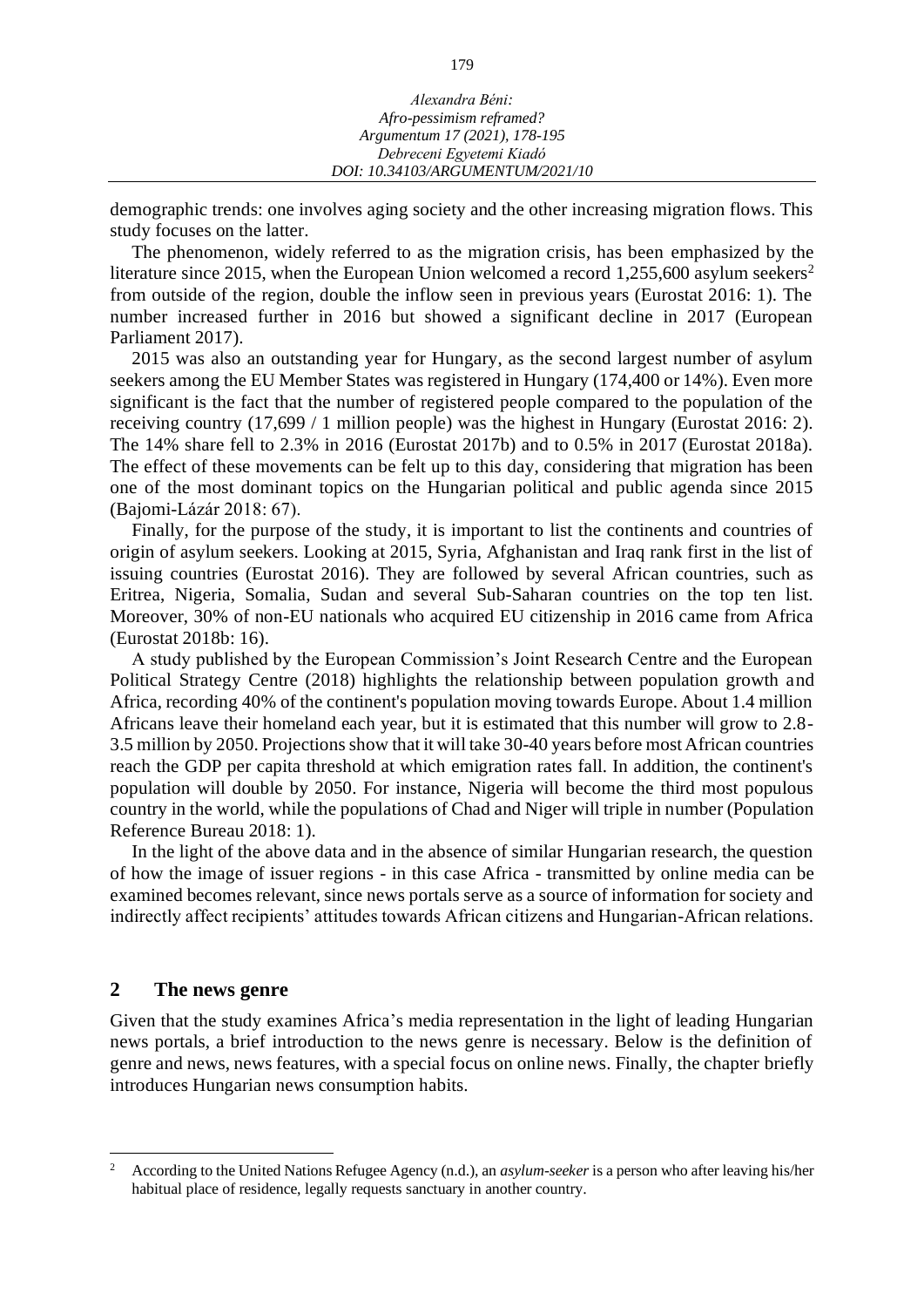### *2.1 News and genre*

Hungarian scholar Mónika Andok (2015: 75) mentions genre as a type of media content, the definition of which is approached from different angles by different disciplines. The author offers two ways to summarize these: one is to think of genre not in a textual theory framework, but in a broader one, while the other initiates the expansion of the concept of text. Both options lead to communicative interaction, considering that genres are social constructs, and their content are rooted in social situations.

The news genre has been defined by many scholars from many perspectives throughout time, but the present study does not intend to set up a preferential list, so it only touches upon a few. News can be thought of as a press event, as a construct in the human mind, as a report, as an event of interest, as a hybrid genre etc. (Andok 2015: 51).

The style of the given news is highly dependent on the topic (politics, economics, culture etc.) and the knowledge of the audience. In the traditional sense, news texts are indifferent or elaborate, descriptive, and strive for factuality (Andok 2003: 68). Further characteristics include timeliness, unexpectedness, significance, curiosity and being shaped by values (McQuail 2003: 293–294). However, today's media industry is characterised by the softening of news, as a result of which news channels and news portals increasingly follow the principle of infotainment, that is, transmitting information in an entertaining way (Andok 2015: 51).

One of the main forms of telling different stories is through the means of news, which offers an understanding of the world, organizes our knowledge and gives meaning to the chain of events (Andok 2015: 72). Moreover, narratives provide a point of reference for decisions and coordinate our perception. Due to the different ways in which reality is presented, Fulton et al. (2005: 1) refers to narratives as powerful framing tools and as significant manifestations of representation.

The possibilities of storytelling via news have expanded in the digital space. More and more tools are available to structure information and events, and thus provide different interpretations. However, Fulton et al. (2005: 3–4) notes that there is a business interest behind media narratives, hence the satisfaction of advertisers is as important if not more important than the satisfaction of readers. The latter finding is an especially important aspect in the life of online news sources, which leads us to the next subchapter.

#### *2.2 News in the online space*

With the advent of the digital age the history of news entered a new phase, in which recipients can consume more information through more channels than ever. In addition, the potential for news production has expanded: almost anyone can become a content creator. In a sense, traditional news media no longer dominates, but rather the audience decides what counts as news (Anderson, Downie Jr. & Schudson 2016: 100–101).

We encounter hybrid genres on a daily basis in the convergence culture<sup>3</sup> outlined by Jenkins (2008: 3–4), which is exemplified by the repertoire of online space. Content flows through several media platforms, media consumption is concentrated, while technologies are converging. In the world of media convergence every story can be told, and every brand can be

<sup>3</sup> "By convergence, I mean the flow of content across multiple media platforms, the cooperation between multiple media industries, and the migratory behaviour of audiences who will go almost anywhere in search of the kinds on entertainment experiences they want." (Jenkins 2008: 2)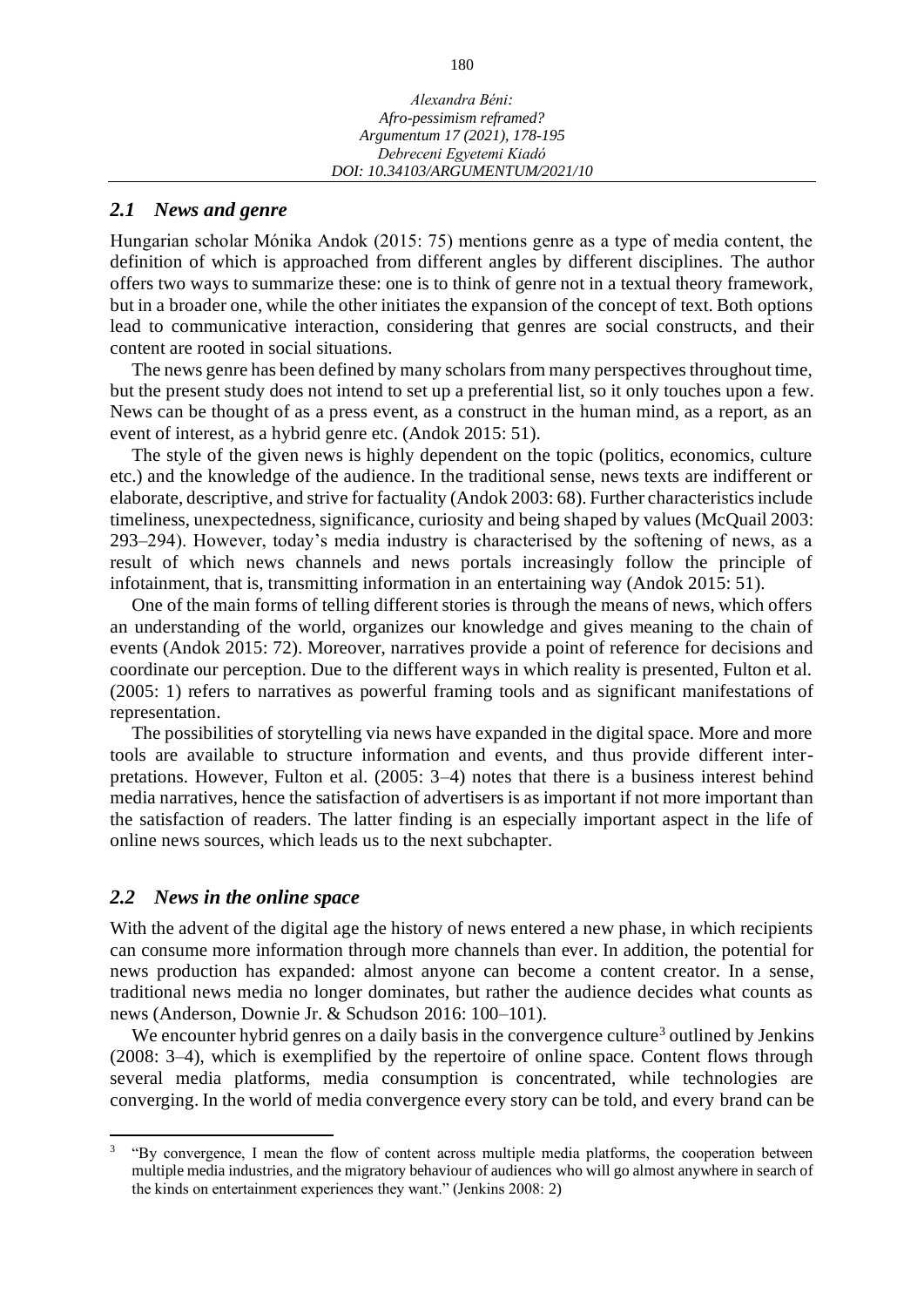| Alexandra Béni:                  |
|----------------------------------|
|                                  |
| Afro-pessimism reframed?         |
| Argumentum 17 (2021), 178-195    |
| Debreceni Egyetemi Kiadó         |
| DOI: 10.34103/ARGUMENTUM/2021/10 |

sold. However, the content flow depends on the active participation of users, who interpret and internalize information bits, which they then share with the community through social interaction and thus contribute to the given image.

Potter (2015: 206, 214) summarizes the effect of convergence on news in three points: loss of readers, loss of advertisers, and increased turnout. The author emphasizes that news is a construct that develops in the practice of journalism. In addition, he draws attention to the media literate approach of handling news and articles in the online space. The necessary skills can be grouped along four dimensions:

- cognitive: the skill of analysing news, comparing statements, judging reality and balance;
- emotional: the skill of sensitive and empathetic perception and interpretation;
- aesthetic: the skill of analysis from a professional and artistic perspective and comparison with a different formal framework;
- moral: the skill of analysing ethical considerations, comparing sources and judging journalistic ethics.

Internet as a medium allows greater interactivity, while links provide instant connections. Online journalism is less formalized and requires a new kind of expertise. Its practice follows the principle of the digital media pyramid: it starts with the most essential information (the lead answers the *who, what, when, where, why, how* questions), refers back to previous articles published in the given topic and reports, illustrates, potentially places advertisement to then finish the article with references (Andok 2013: 166).

The three phases of online news production are distinguished by Chung, Nam & Stefanone (2012: 172). The first is the reproduction of traditional print materials. The second is complemented with the creation of original content and linking, while the third includes the willingness to rethink the online community and try new forms of storytelling.

Furthermore, the development of digital media prioritises the aspect of immediacy and primacy in the news competition (Anderson, Downie Jr. & Schudson 2016: 62–63). A similarly important aspect is newsworthiness, which Andok (2013: 172) defines as a liaison concept. It facilitates the work of editors when choosing between events and highlighting the ones that are worthy of publication. The violation of norms or negativity, immediacy, closeness, relevance, harmony, unexpectedness, superlatives, and sense of eliteness can all constitute newsworthiness. Then, news selection is followed by the framing practice as it creates new reports and readings by highlighting specific events.

Sensationalism is another term which is mentioned quite frequently when describing the practice of news production and newsworthiness. According to Teneboim and Cohen (2015: 213), sensational headlines that evoke emotions and arouse interest in the blink of an eye bring the highest number of visitors. Examples include crime, violence and accidents, and catastrophes, which can increase the arousal level of readers, thus achieving that readers spend more time on the given article.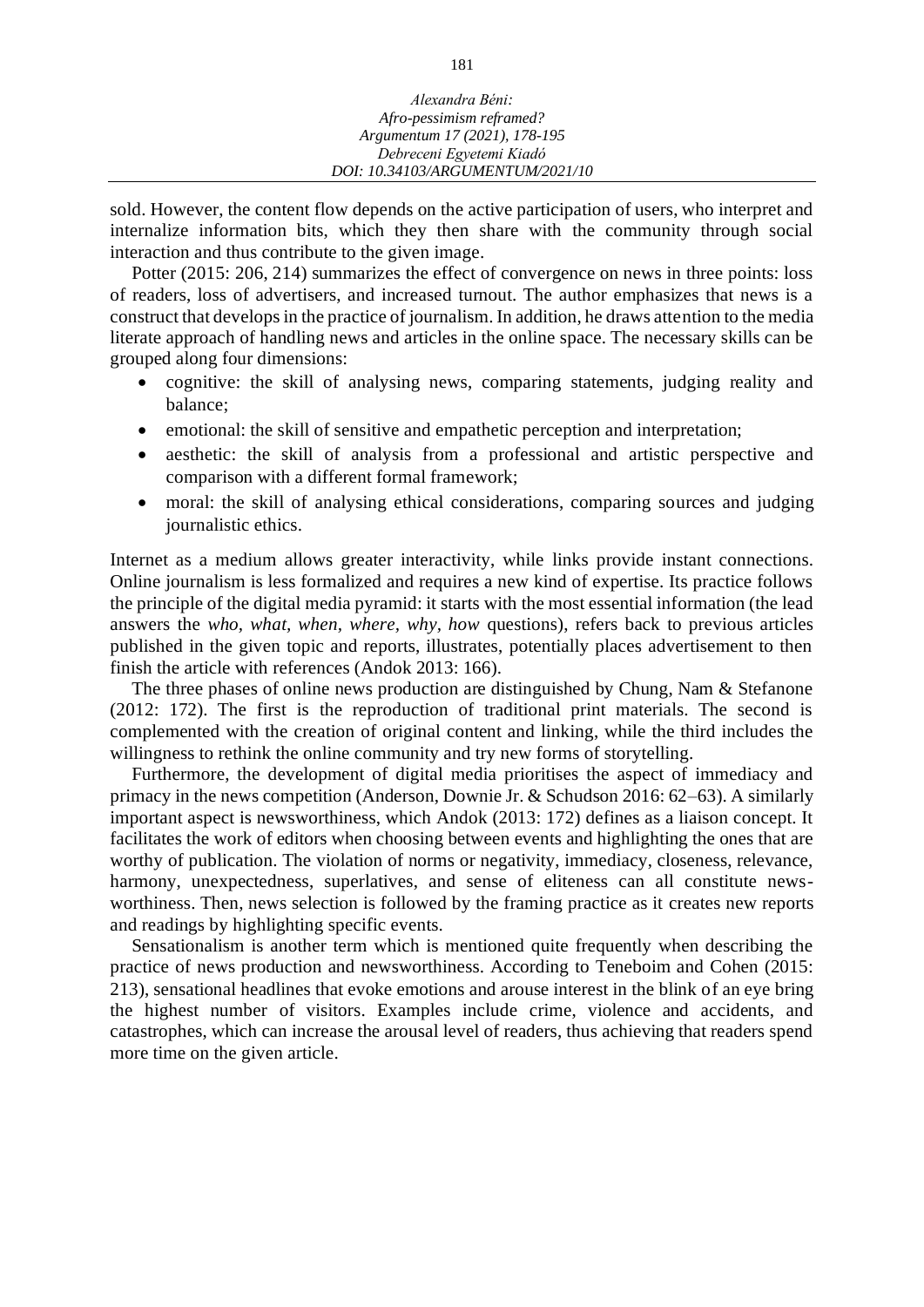#### *2.3 Hungarian news consumption trends*

Given that the present study concerns the online segment of the Hungarian media market, it is necessary to briefly mention the news consumption habits of the population. Based on the results of a representative survey commissioned by the Mérték Media Analysis Workshop (2017), the patterns of media consumption and information acquisition are unchanged.

The main source of public news occurs in the form of televised new, which is closely followed by the internet, overtaking the radio and print market. The online space is especially prevalent among the youth and professional classes. The internet-centred information acquisition characterises 36% of the population, while 40% of respondents get their news intake form online sources at least once a week (Mérték Media Analysis Workshop 2017: 4, 12).

It is interesting to compare the findings of the Hungarian research with the results of the Digital News Report 2018, as there are proportional differences in several points. Most prominently, the latter attributes 87% to online news consumption, followed by television (70%). However, it is premised that the online survey method usually underestimates the latter source. Nevertheless, the report highlights the Hungarian population's strikingly low trust in news (Reuters Institute 2018: 84–85).

The differences are probably due to the different methodological approaches. While the Hungarian research reported exclusive rates, its international counterpart determined percentages in the light of parallel consumption. From the point of view of the present study the most important trend is the growth of the online segment, which thus validates the chosen field of research.

#### *2.3 Media effects and the online media*

The evolution of internet resulted in the end of the opinion-forming hegemony of traditional media, such as television, radio and newspapers. The internet does not only offer a possibility to check information, but it also gives room for expressing diverse opinions (Bajomi-Lázár, 2006: 62). These characteristics generate a tremendous amount of information and increased information noise, the handling of which requires cognitive capacity and energy investment. Various search optimization engines, algorithms and other practices take advantage of this with the goal of making the processing easier.

The analysis of the media's agenda-setting role remains a prominent field of research. The importance of this role can be seen in modern political communication, more precisely in parties' agenda-making ambitions. A tangible example is migration, the trigger of this study, which has been one of the most dominant topics on the Hungarian political and public agenda since 2015 (Bajomi-Lázár 2018:67).

One of the creators of the theory, McCombs already drew attention to the growing importance of platforms offered by the internet in 2005, however, he saw a striking resemblance between online and traditional media agendas. In a later study, McCombs, Shaw & Weaver (2014) consider the categorization of thematic processes to be necessary due to the steady increase in content and the number of communications channels and reject the previous unified approach.

The presence of the agenda-setting theory forms the focus of Ninkovic-Slavnic's (2016) study, who approached the phenomenon of the internet as a challenge with regard to thematization. Her hypothesis, according to which vertical media (which targets the whole populartion) plays a dominant role in setting the online agenda, while horizontal media (which targets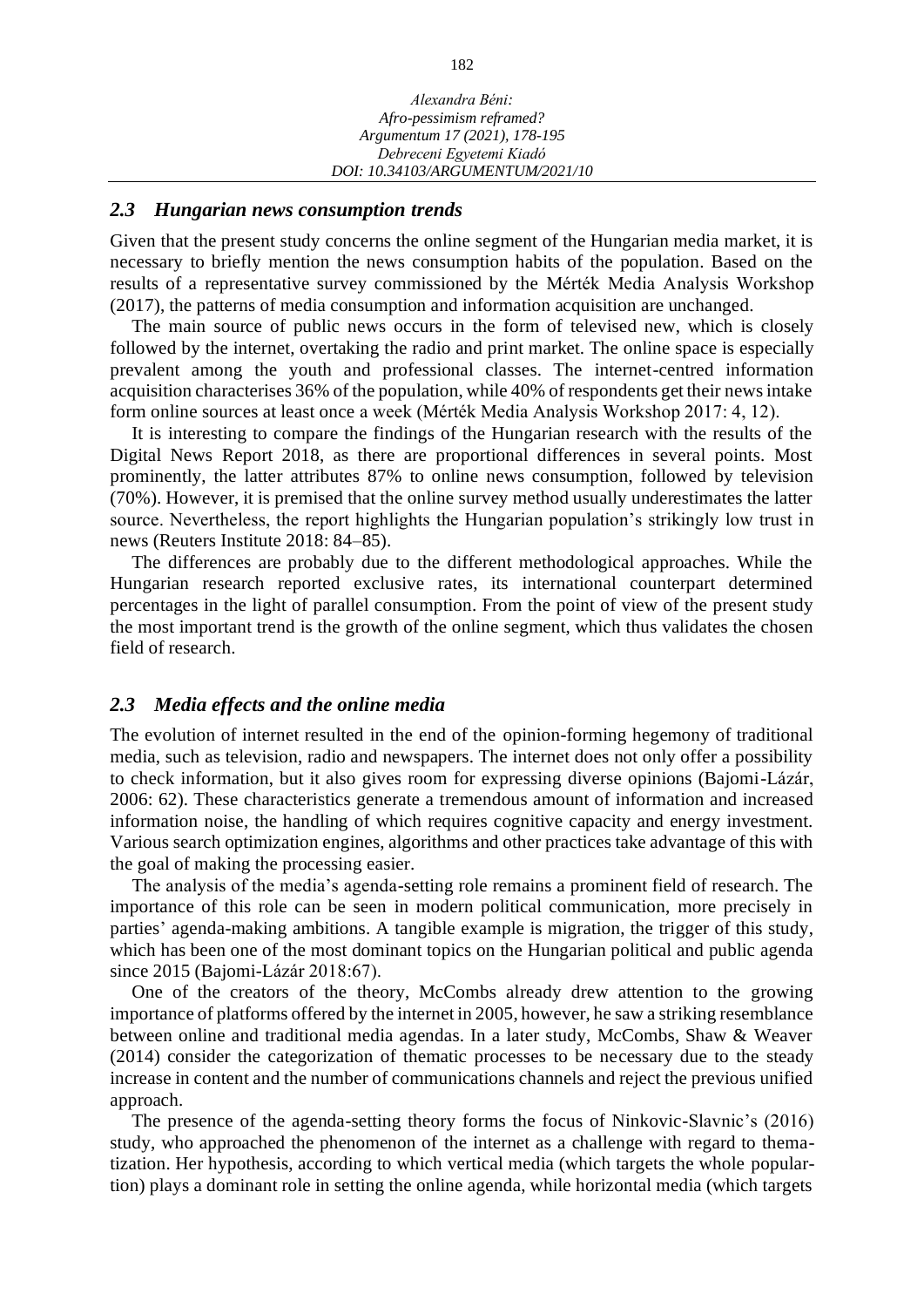| Alexandra Béni:                  |
|----------------------------------|
| Afro-pessimism reframed?         |
| Argumentum 17 (2021), 178-195    |
| Debreceni Egyetemi Kiadó         |
| DOI: 10.34103/ARGUMENTUM/2021/10 |

a specific audience) modifies this agenda based on the needs of the audience, seemed to be justified.

Framing, another theory of key importance, is a highly researched concept in several fields of study. Linguistic and media framing are central to this particular paper. To frame is "to select some aspects of a perceived reality and make them more salient in a communicating text, in such a way as to promote a particular problem definition, causal interpretation, moral evaluation, and/or treatment recommendation for the item described" (Entman 1993: 52). Although there are different definitions of the concept, they all agree that frames help construct the often abstract, elusive reality that surrounds us through cognitive representations (Benczes & Benczes 2018: 1). Frames are deeply rooted in our use of language, using a word associated with a frame can activate the entire frame.

This attribute is especially relevant in the case of news, where the role of the chosen words and expressions is even greater, as they are able to offer whole frames for the interpretation of a given event. The frames used by journalists, editors are frequently referred to as "media frames", while journalistic practice relies on "framing devices" that include important lexical choices (Benczes & Benczes 2018: 2–3).

This perspective on framing is elaborated in detail in Fillmore's (1982) work on frame semantics. He states that the meaning of words can be accessed through frames and that access to background information rooted in the semantic frame is required for the interpretation of a word. Consequently, the analysis of words and expressions used in news along with the frames they evoke is essential.

Several studies investigate the framing of different events in the light of online media (Benczes & Benczes 2018; Meraz & Papacharissi 2013; Tian & Stewart 2005). Based on the research of Cacciatore, Scheufele & Iyengar (2016: 20), framing theory is still highly relevant, but they emphasize that the changing media environment requires the constant rethinking of framing theory. In conclusion, the international and national examples confirmed the relevance of the research question and outlined the adequate methodological choices.

#### *2.5 Africa in international news*

Usually, the media makes the news that may be unknown to recipients understandable and conceivable by framing distant events in a way that is relevant and engaging to the audience. However, such presentation often leads to simplified broadcasting that combines true and false elements (Gurevitch, Levy & Roeh 1991: 206).

A considerable amount of research has concluded that Africa and the developing world is featured less in the international news flow than the global north (Ogola 2015: 22). In addition, the representatives of the critical approach emphasize that news articles covering the world's poorest regions are characterised by misinformation. For instance, Africa's representation tends to convey the message of alienation, distance, and diversity based on generalization. Ebron (2002: 2) argues that the continent is in many cases framed by global news as a scene of ethnic struggle, famine and unstable political systems.

Nonetheless it is important to acknowledge that the definition and interpretation of Africa is a complex task. The mediated representation of the continent gives way to different interpretations and perceptions. As Mudimbe (1988: 23) explains, Africa as a coherent ideological and political unit was born during the European expansion, but this image has since undergone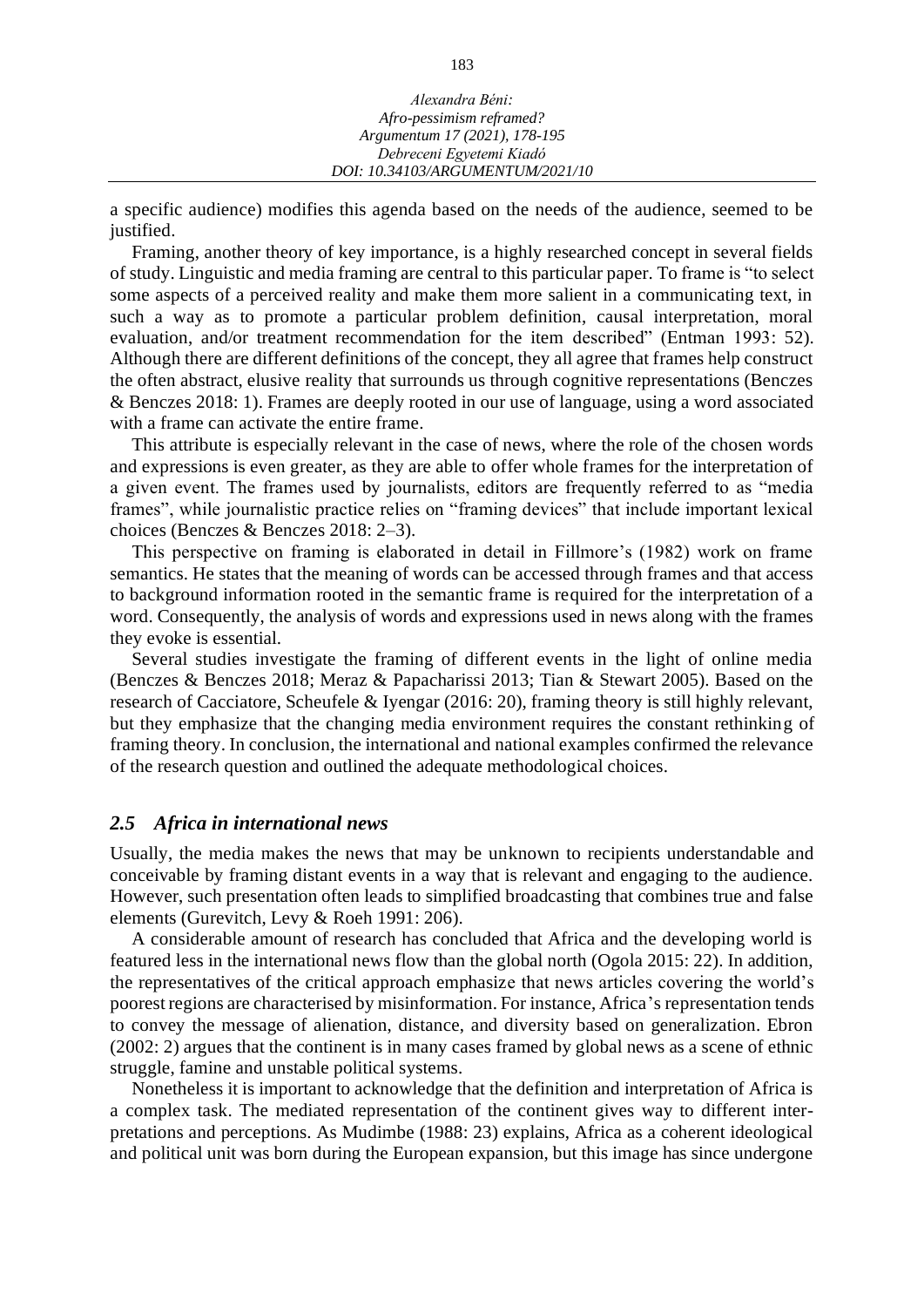| Alexandra Béni:                  |  |
|----------------------------------|--|
| Afro-pessimism reframed?         |  |
| Argumentum 17 (2021), 178-195    |  |
| Debreceni Egyetemi Kiadó         |  |
| DOI: 10.34103/ARGUMENTUM/2021/10 |  |
|                                  |  |

many reinterpretations by local and diasporic intellectuals, ideological apparatuses, educational institutions, traveller reports and the media.

Critics accuse news reports about Africa of being episodic, simplistic and negative in tone, which homogenise the continent, overemphasize humanitarian missions, simplify ethnicities, and highlight "rescue operations" led by the West (Bunce 2015: 42). Moreover, these reports operate with sensationalism, cover reports about catastrophes, tribal conflicts and frame non-African actors as either victims or helpers (Palmberg 2001: 9). Representation based on the former characteristics is both powerful and dangerous: it deepens negative stereotypes, reinforces neo-colonial power inequalities and undermines intercultural togetherness (Bunce 2015: 42). Furthermore, Mengara (2001: 8) notices a certain western fascination with Africa which objectifies, exoticizes and contrasts the continent with the "Enlightened West" based on difference.

In practice, the homogenisation of Africa can be understood as the "reduction" of the continent to a country (Kayser-Bril 2014). When news articles mention 'Africa', in many cases they refer to a certain country or region but still use the continent's name as a buzzword and thus activate distinct frames. By doing so, articles make sense of a segment of the world about which many have no personal experience.

The process is based on the part-whole metonymy, in which Africa, that is, the whole, stands for part. According to Kövecses and Radden (1998: 41), metonymy is a natural part of everyday language use. Besides its social-communicative function, metonymy can be used as rhetoric device with the aim of evoking humour, sensation or liking. From the point of view of African news, it is capable of the simplification and generalization of an event across the continent.

On the other side of the coin are the news-producing media outlets, which only rarely have the budget to send correspondents to different parts of the world. Many opt for local journalists, who, in turn, have drawn attention to two major limitations in Bunce's (2015: 48–49) in-depth research. Firstly, they are expected to produce marketable and newsworthy articles. Secondly, media outlets are not willing to employ locals who do not follow the main norms of international journalism, such as the principle of objectivity. As a result, it is common practice to rely on materials from a country's news agency and/or the world's leading news agencies (Bunce 2015: 49). Consequently, it can be concluded that the representation of Africa is constantly evolving through a complex network of relationships.

# **3 Methodology**

The research set out to present the linguistically embedded methods of analysing media representation – in this case, the representation of Africa in the online media. It is clear from the above that most media platforms link frames and pictures with negative connotations to Africa. Considering that Hungarian news portals follow similar sourcing practices and frequently rely on articles published on foreign sites, the study's presumption is that Africa's media representation operates with negative images, maintaining the phenomenon of Afropessimism.

In order to shed light on the possible methods of analysis, the research follows a combined methodology, which is based on a descriptive content analysis and is complemented by the novel sentiment analysis. The content analysis used qualitative variables: it categorised the units of analysis into topics and contrasted them with the sentiments in the texts.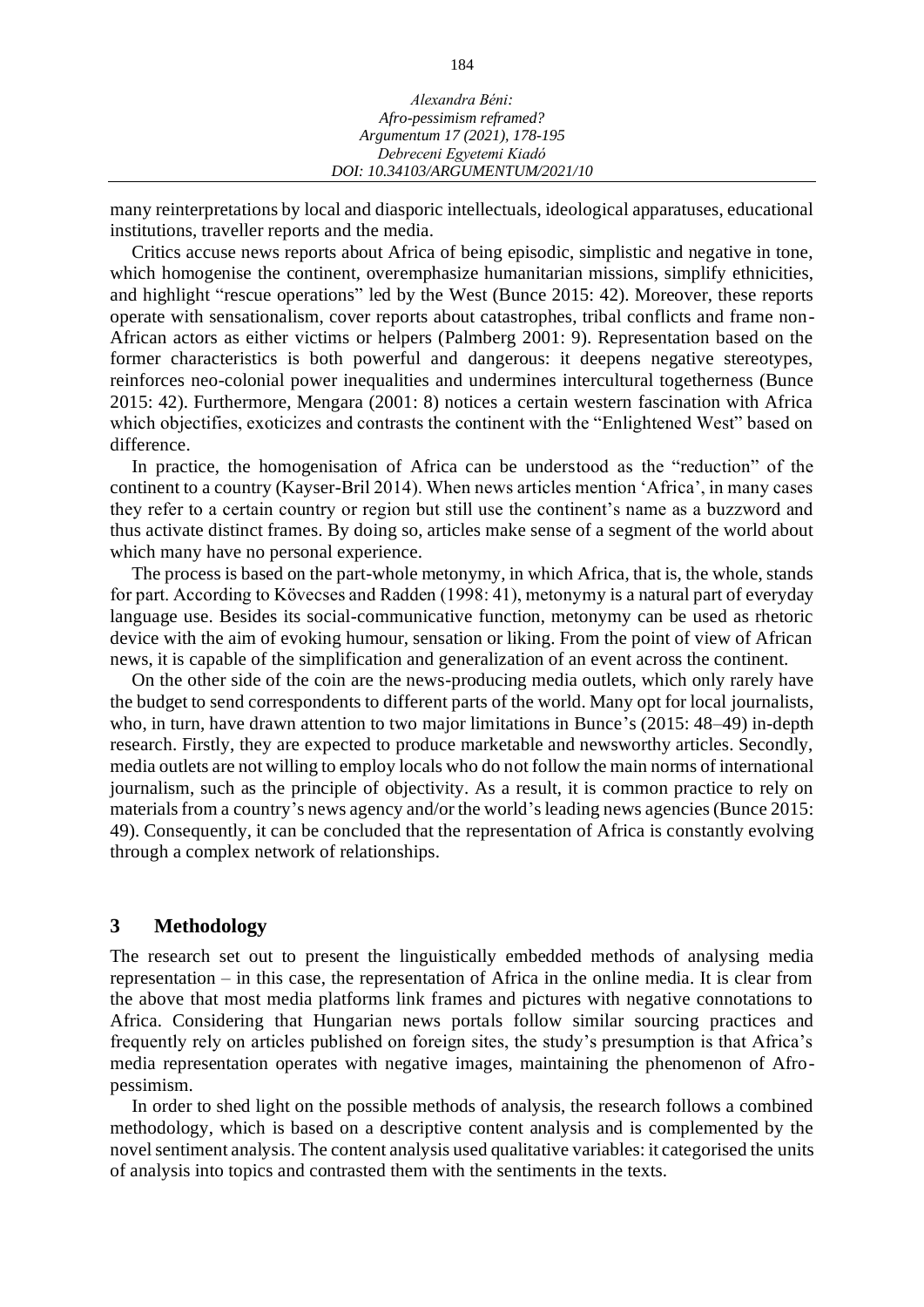| Alexandra Béni:                  |  |
|----------------------------------|--|
| Afro-pessimism reframed?         |  |
| Argumentum 17 (2021), 178-195    |  |
| Debreceni Egyetemi Kiadó         |  |
| DOI: 10.34103/ARGUMENTUM/2021/10 |  |

The units of analysis were chosen from the leading Hungarian news portals of the 2015-2017 period, that is, 24.hu, Index and Origo (DKT 2015, 2016, 2017). The research focused on the headlines and the leads of the articles considering the limitations and the statistically proven fact that users generally only read the first part of articles, meaning that they only consume headlines and potentially leads in today's information flood (GO-Gulf 2018). During the sampling process articles with headlines and/or leads containing the words *Africa*, *African* or *other African country, nationality (e.g. Botswana/Botswanan)* were chosen from the "Africa" tag. The restrictions made it possible to list all units of the population using a census, therefore 382 articles published between January 1, 2015 and December 31, 2017 were analysed.

It is important to note that the choice of the three news portals served the purpose of wider sampling, the comparison based on political orientation was not the aim of the research. At the same time, one should not go by the fact that two of the selected news portals are openly antigovernment (Index, 24.hu) and one is pro-government (Origo). Although the objectives did not include the separation and comparison of conservative and liberal approaches, in a future research it may provide additional information for interpreting different conceptual frameworks that the corpus under study consists of articles written from such different perspectives.

Sentiment analysis<sup>4</sup> is an area of natural language processing that helps to understand the set of views and opinions that lie in or behind texts (Liu 2012: 7). Among others, the method is capable of detecting the polarity of expressions, that is whether a given text operates with positive or negative words. Moreover, with the help of sentiment analysis an unstructured data set becomes structured and analysable.

For the purpose of this study, it was of heightened importance to choose a method that can bypass the human factor to determine the positive/negative tone of the units of analysis. The input was offered by the Hungarian Sentiment Lexicon, which lists 1,748 positive and 5,940 negative words (Szabó 2014: 219–224). Although the method is limited and, in some cases, needed manual correction, it produced very fruitful and informative results.

The second presented method, the headline analysis targeted title choices, but the approach necessitated the inclusion of leads in two-thirds of the units, and even the inclusion of the whole text in a few cases. This variable examined whether the words *Africa* or *African* are present in headlines, and if so, what they denote: the whole continent, or metonymically a certain country or region. If none of the buzzwords were mentioned in the headlines, the analysis was continued in two ways.

In one case, a particular country or nationality was included in the title, while in the other case, no area denotation was included. If a particular country or nationality was included, the focus was on how many of the continent's 54 countries are represented in the articles. If the headlines were general, the focus was shifted to at which point in the article the reader finds out about the discussed region. The latter focus was also important when analysing headlines that feature the words *Africa, African* with the aim of finding out whether it is enough to read the lead to find out if the topic concerns Africa as a whole or a smaller unit.

Besides the statistical consideration mentioned above, according to which 90% of readers' attention concentrates on the beginning of articles, the separate analysis of headlines is inevitable in the online sphere. On the one hand, good title selection is considered to be the most effective framing tool and, on the other hand, the key to long-term memory (Benczes &

<sup>4</sup> According to the Cambridge Dictionary (n.d.), a sentiment is "a thought, opinion or idea based on a feeling about a situation, or a way of thinking about something".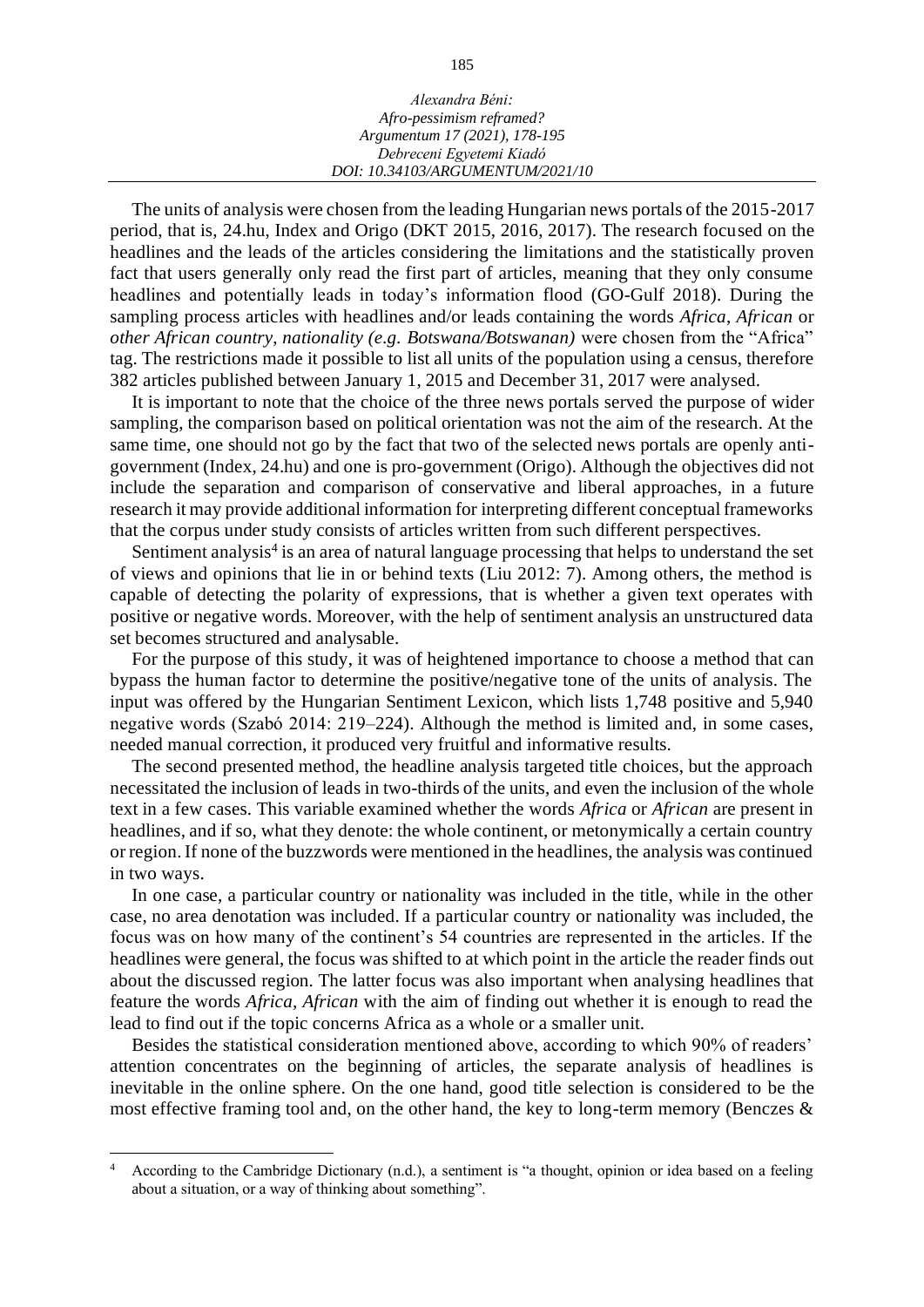| Alexandra Béni:                  |  |
|----------------------------------|--|
| Afro-pessimism reframed?         |  |
| Argumentum 17 (2021), 178-195    |  |
| Debreceni Egyetemi Kiadó         |  |
| DOI: 10.34103/ARGUMENTUM/2021/10 |  |

Benczes 2018: 6). Furthermore, some platforms only offer headlines (and potentially featured images that do not form part of this study), therefore users can only rely on them when deciding to read on or not. Thus, the function of the title is to grab attention and to anticipate the expected reading experience (Piotrkowicz, Dimitrova, Otterbacher & Markert 2017: 656). Because of this consideration and the size constraints, headlines posed as the units of analyses in the above and below presented segments.

The final method approached the analysis of headlines from a holistic perspective. The analysis of the titles containing verbs of action or occurrence revealed that, according to the interpretation of leading Hungarian news portals, negative or positive events were more likely to be linked to Africa. State of being verbs and non-verbal titles were excluded from the analysis. In addition, if multiple verbs were present in a headline, they were all part of the study, without distinguishing between subordinate and coordinate structures.

The reason behind the choice of word-class is that verbs are capable of activating the entire frame to which they belong (Fillmore 1982; Benczes & Benczes 2018). Kim and Hovy (2006: 3) refer to verbs as powerful opinion-bearers, while Klavans and Kan (1998: 681) state that the verbs used in the text contribute to the conceptual map of actions and events.

In the shared social space, the sentiment-based polarity of a text depends on the semantic composition of sentences and words. From a linguistic point of view, verbs play an important role in the semantics of a sentence. From the point of view of sentiments, verbs of either positive or negative tone are frequently referred to as "opinion verbs", which provide information about the nature of actions and events (Karamibekr & Ghorbani 2012: 329). Consequently, comparing the verbs with the lists of the Hungarian Sentiment Lexicon provided additional information about the negative or positive tone of the analytical units.

### **4 Results**

#### *4.1 Topics and sentiments*

The results of the sentiment analysis show that slightly more than half (58%) of the analytical units were dominated by negative sentiments, the proportion of positive sentiments was much lower (26%), while neutrality, that is to say an equal proportion of negative and positive sentiment values, occurred in sixty units (16%).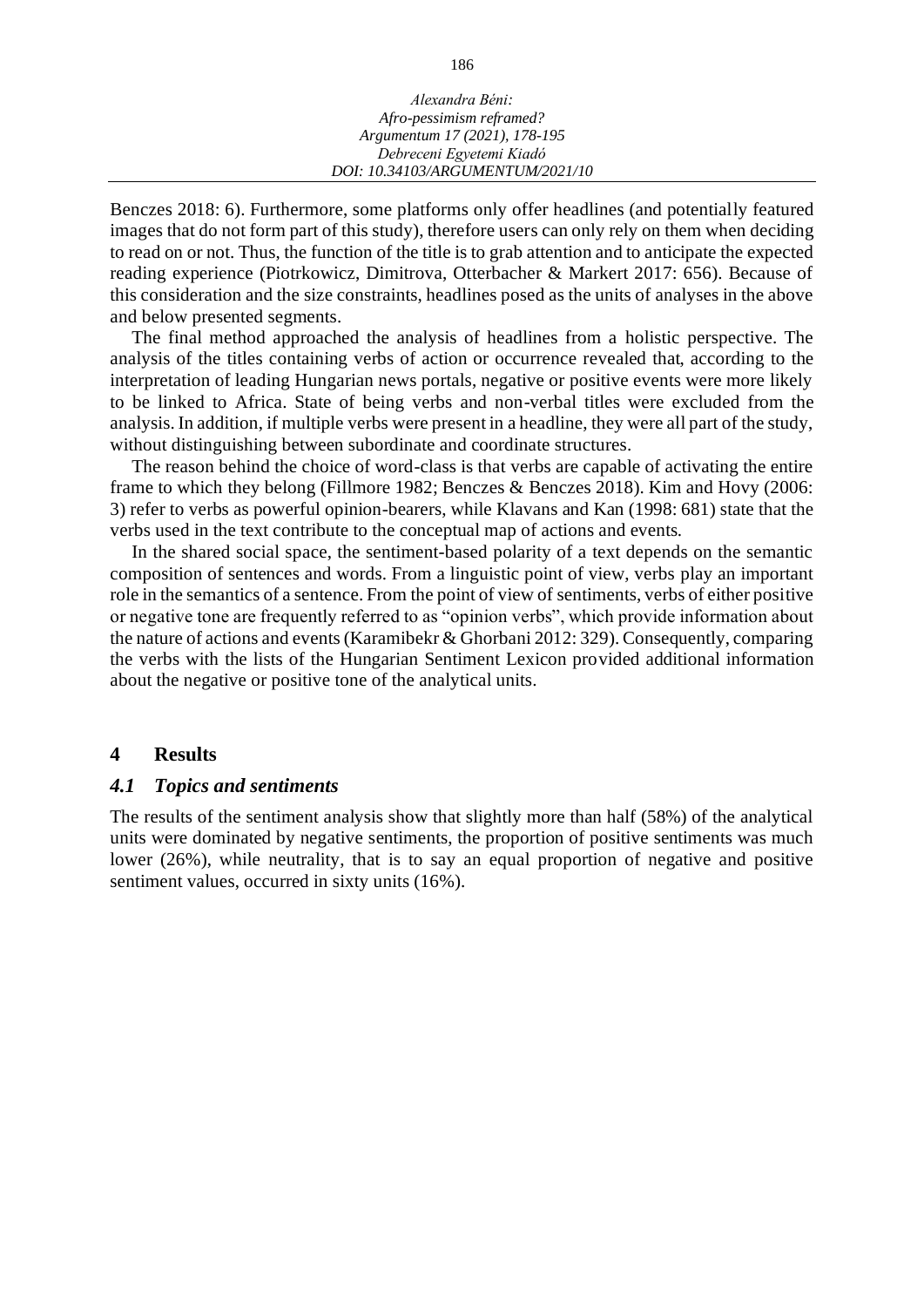

*Figure 1. The distribution of sentiments by topic*

The most prevalent topic, *Violence and terrorism*, is absolutely dominated by negative sentiments. The second most common *Nature, flora and fauna* theme is also characterised by negative sentiments; however, the applicable ratio is not as dominant as in the previous case. For instance, words of negative tone, such as *victim, death, terror* are featured in the first theme's units of analysis, whereas the negative tone of *captivity, poaching, hunting* is somewhat balanced by positive sentiments such as *beautiful, help* in the second most prevalent topic.

The most balanced topic is *Other*, with similar proportions of negative, positive and neutral tones, that is, units that have equal negative and positive sentiment. This validates the value, which served as a "container" of miscellaneous units for the easier and more transparent handling of results, and did not distort the overall picture, neither positively nor negatively.

The topic of *Migration* is quite varied. 63% of its units are characterised by negative words, but positive and neutral sentiments were also detected in 18%-18%. In practice this means that the words range from *danger*, through *illegal* to *opportunity*. The moderate number of units of analysis indicates that in the migration-oriented context discussed above, no significant results and decisive answers can be obtained by examining only this topic. Therefore, even though special attention was paid to the topic, the analysis treated it equally to the other themes with the objective of seeing the bigger picture.

Only three topics, *Hungarian-African relations, Political success* and *Science and technology* were dominated by positive sentiments. These three topics account for 19.1% of all news coverage. What makes the first theme interesting is that the result coincides with the Hungarian government's southern opening policy that frames the African continent as an attractive business and economic destination. The positive tone of *Political success* partly validated the former separation of the topic of politics, while the units of *Science and technology*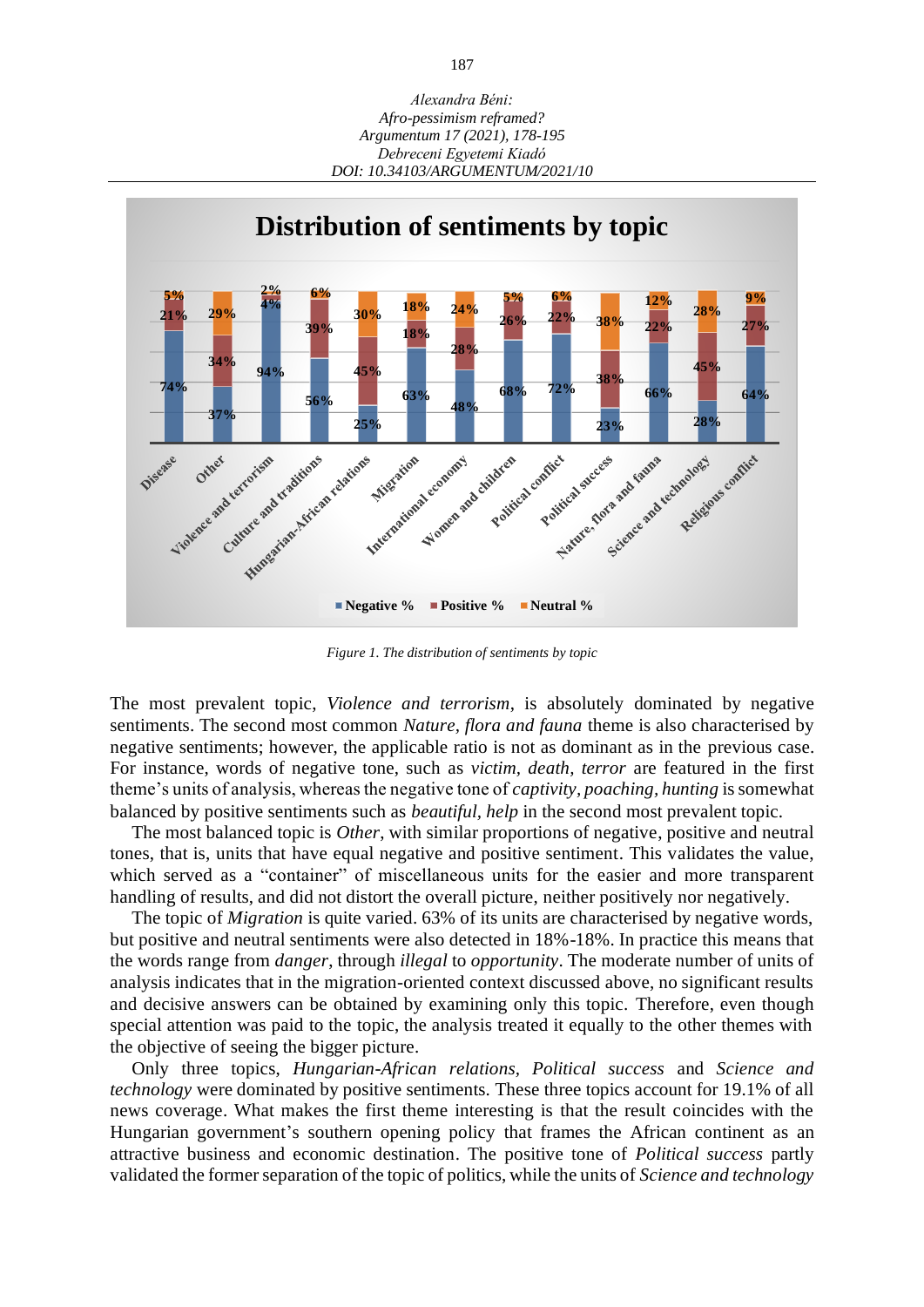| Alexandra Béni:                  |  |
|----------------------------------|--|
| Afro-pessimism reframed?         |  |
| Argumentum 17 (2021), 178-195    |  |
| Debreceni Egyetemi Kiadó         |  |
| DOI: 10.34103/ARGUMENTUM/2021/10 |  |

mostly concern inventions, innovations and the introduction of technological novelties. However, the positiveness of these is somewhat mitigated by the causal relationship, according to which innovation and advances are caused by underdevelopment and poverty.

Finally, the prevalence of negative sentiments in the *Political conflict* and *Religious conflict* topics validate the use of the word 'conflict'. The *Disease* topic also has a notable proportion of negative sentiments, for instance, *death*, *epidemic* and *infection*. The rest of the themes are also characterised by a great amount of negativity, though, not so dominantly, with a majority of 48%–68%.

# *4.2 Headlines and sentiments*

The separate analysis of the headlines was conducted with the aim of highlighting potential metonymic relations, the variety of country representation and the ratio of general titles. The results show a mixed picture: the words *Africa, African* were found in 37% of headlines, specific country or nationality denotation in 24%, and general patterns in 39% of titles.

Regarding the first option, *Africa* and/or *African* referred to the whole continent or a particular region in 50%–50%. The latter option, that is when Africa did not refer to the whole continent, was divided into two more categories: 9% denote "some" Africa (West Africa, Sub-Saharan Africa, etc.) and 41% denote a specific country. An example of the previous is the "EU would stop the refugee influx with African investment" headline, in which the word *African* refers to North Africa, as the article later explains. An example of the latter is the "NBA to open academies in Africa and India" headline, in which *Africa* actually denotes Senegal.

This pattern is based on the part-whole metonymy, where the whole (Africa) replaces the part (particular country, region). Although drawing far-reaching conclusions would be wrong, important patterns can be seen from the trend. On the one hand, it is a form of simplification, which does not assume the ability to differentiate between African countries. On the other hand, the pattern maintains Afro-pessimism: if an event of negative connotation happens in "Africa", even though it only affects one country or region, it is generalized for the whole continent via metonymy.

The second option is based on the presupposition derived from international sources, according to which news reports only cover a small segment of the continent's countries. However, the analysis revealed that the 2015–2017 sample mentioned 36 countries out of 54 in the headlines. In fact, this number increases to 45 when including units of general title but specified lead. Based on these findings, it can be said that in the analysed period, the media representation of Africa covered most of the continent.

The last option of general headlines was the most prevalent in the sample. Although the use of buzzwords, hints and frames is present, there was no denotation in these units of analysis. They are characterized by generalizing, but attention-grabbing headline selection. There could be many reasons for this, ranging from hoping for greater reach, through conveying a sense of familiarity to deliberate simplification. However, given that the research is not intended to reveal the motivations of the issuer, it would be a mistake to draw far-reaching conclusions from this pattern.

A further curiosity is that in the case of the first and third option (either *Africa, African* or nothing in the title), 83% of the leads revealed the exact topic of the article. Considering that according to the above detailed statistics, users tend to read the lead, chances are they will get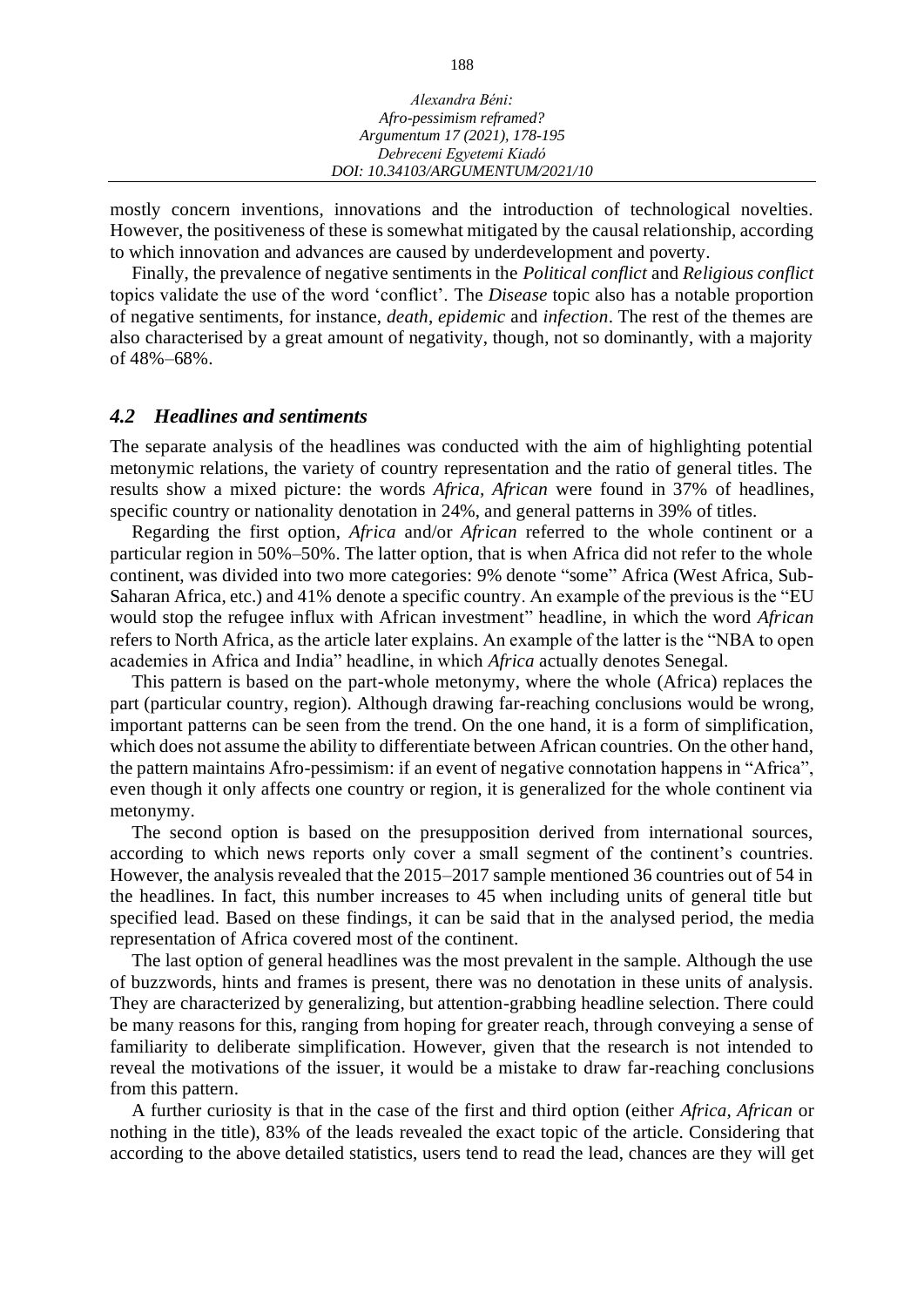| Alexandra Béni:                  |  |
|----------------------------------|--|
| Afro-pessimism reframed?         |  |
| Argumentum 17 (2021), 178-195    |  |
| Debreceni Egyetemi Kiadó         |  |
| DOI: 10.34103/ARGUMENTUM/2021/10 |  |

accurate information on the concerned segment of the continent. The remaining 17%, on the other hand, requires reading through the articles for accurate orientation.

# *4.3 Verbs and sentiments*

The analysis of the verbs used in headlines further specified Africa's Hungarian, online image. At the end of the multi-stage process, the verbs that are found in the Hungarian Sentiment Lexicon were highlighted and presented in the form of a word cloud. In this way, value association once again happened in an objective manner. Due to the pre-set criteria, more than half of the units – precisely their headlines – dropped out, because they featured verbs that are not listed in the lexicon.

A total of 145 sentiment verbs can be classified in the remaining titles. 79% of them are negative and 21% are positive. The verbs were first extracted in their original forms, then all of them were transformed into 3rd person singular, and lastly, a separate column was dedicated to the verb stems. The verbs and their frequencies are presented in the form of a word cloud for better illustration. In most of the cases the verb stems were used, except for verbs, where the meanings are modified by the prefixes (e.g. lemond vs. mond – to resign vs. to say) or in cases, where the stems are rarely used on their own (e.g. meghal vs. hal – to die).



*Figure 2. Africa's word cloud based on the sentiment analysis of verbs (direct translation of the original Hungarian verbs)*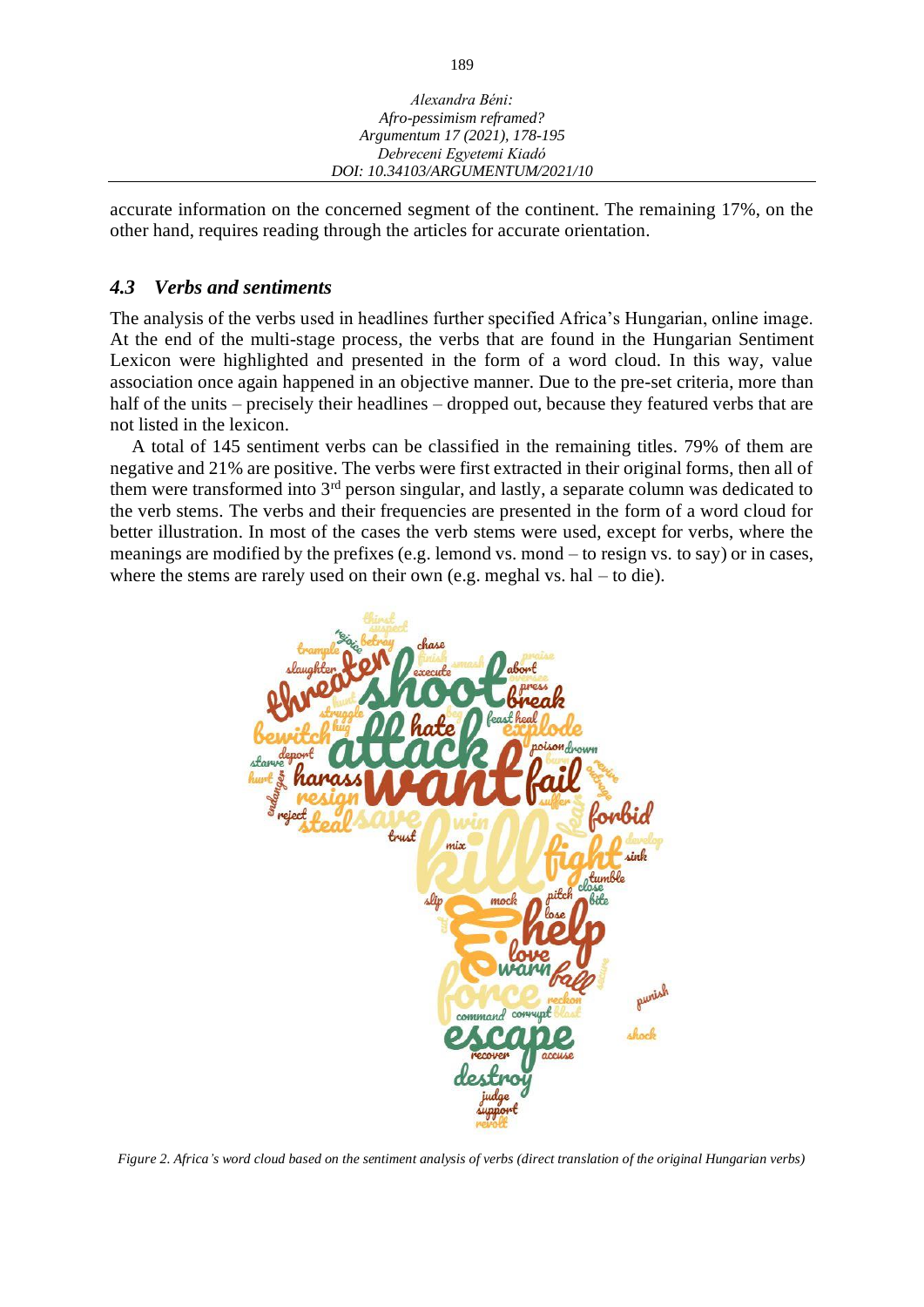| Alexandra Béni:                  |  |
|----------------------------------|--|
| Afro-pessimism reframed?         |  |
| Argumentum 17 (2021), 178-195    |  |
| Debreceni Egyetemi Kiadó         |  |
| DOI: 10.34103/ARGUMENTUM/2021/10 |  |

As the word cloud demonstrates, the most frequent verbs in the headlines, such as *die, kill, attack, want, shoot* are all negative in tone. These negative sentiments are mostly characteristics of the *Violence and terrorism, Political conflict* and *Nature, flora and fauna* topics' headlines. Out of positive verbs, *escape, help, save* were found more than once, while the rest of the verbs are scattered all over the cloud. Positive verbs were primarily indicative of title selection in *Hungarian-African relations, Culture and traditions* and *Disease (as a positive outcome).* Based on the conducted verb analysis, the continent is clearly characterised by negative actions and events, but the interpretation of the result is only appropriate when managed together with the other research components.

# **5 Discussion**

Referring to the examples highlighted from the international literature, the Hungarian sample also shows negative representation trends, even if not exclusively. Besides, the frames of

- *Africa as the scene of instable political systems,*
- *scene of struggle and violence,*
- *victim image,*
- *remoteness,*
- *homogeneous entity,*
- *exotic continent with peculiar flora and fauna* appeared in the analysed sample.

The results show an interesting correlation with the phenomenon of Afro-pessimism that frequently occurs in sources. Although researchers do not completely agree on the meaning of the concept, Nothias (2012: 54) encourages the use of the aspect as a central element in studies of the relationship between news media and Africa. Afro-pessimism is most often referred to as a type of pessimist attitude towards the continent's ability to cope with poverty, underdevelopment, governance and health problems, and is seen as a feature of Western media representation. However, the author draws attention to the necessity of a wider and more thorough approach, and suggests five components to evaluate the Afro-pessimistic nature of any research results:

- 1. The phenomenon includes the possibility of generalization, which unites the 54 states as one entity. As it can be seen in the chapter discussing the results of the headline analysis, the trend is realized through metonymic title selection in the Hungarian sample, although it is not exclusive, since most of the countries were included in the news of the period under review. Moreover, it is important to state that Afro-pessimism can also emerge from the coverage of a particular African country or region.
- 2. When news media refers to a topic as "African", in many cases, it does not refer to people living in a geographically demarcated area, but rather to more prominent "black" parts and individuals, thus applying racial categorization (Nothias 2012: 55). Even though Black Africa or Sub-Saharan Africa occurred in several Hungarian news articles, it was not the focus of this research, therefore it does not provide any detail about this second aspect.
- 3. It follows from the first two aspects that the news coverage of Africa is selective, which reflects the theories of agenda-setting and framing presented in the theoretical overview.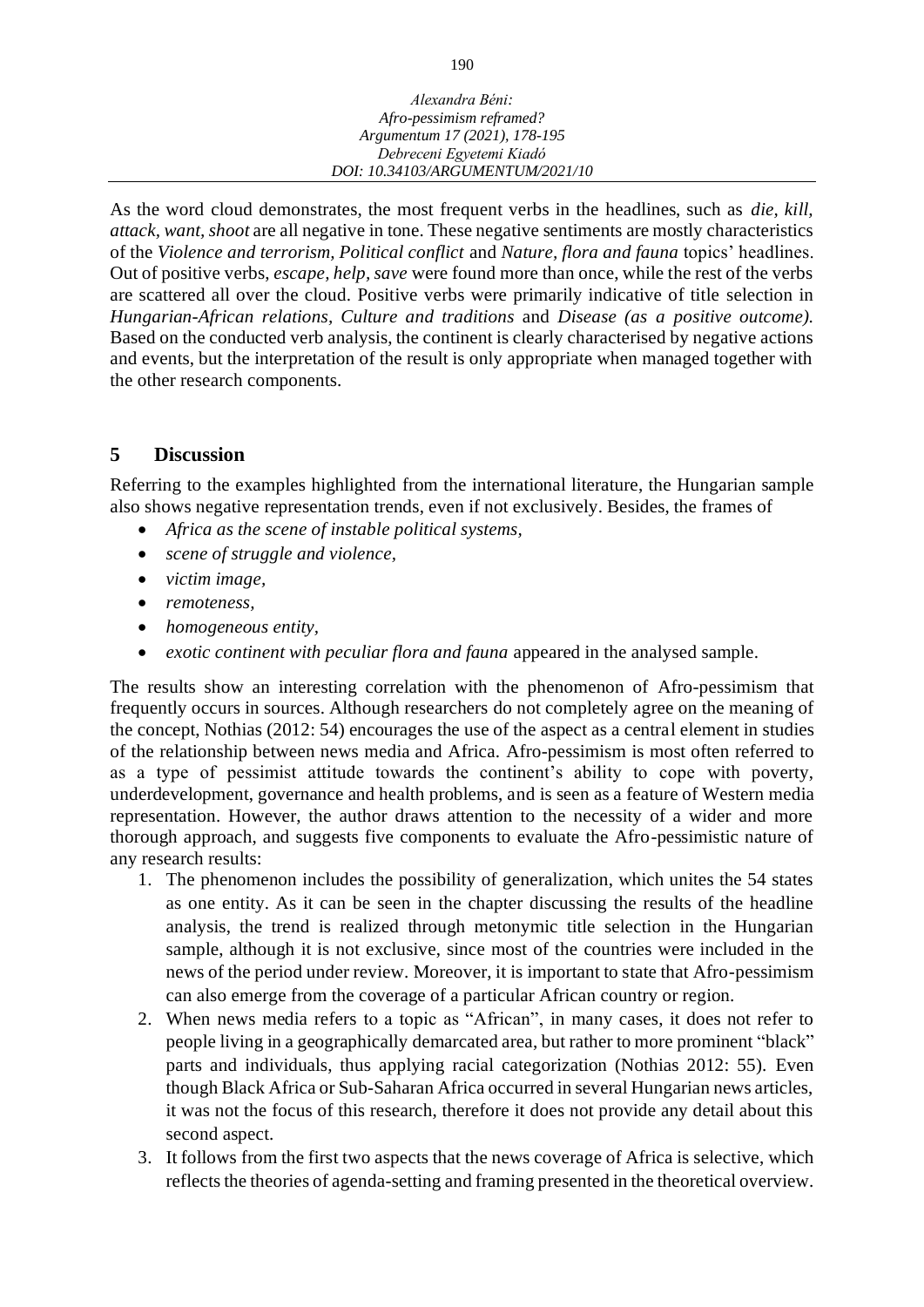Furthermore, the selection process usually highlights negative events, which, though not unanimous, appeared in the Hungarian online media.

- 4. According to Nothias (2012: 56), the fourth aspect approaches the continent's development from an ethnocentric perspective and depicts it as a postcolonial phenomenon. Considering that the analyses of the present paper emphasized other factors, the results do not reveal this aspect either.
- 5. The last component of Afro-pessimism is the prediction, which forecasts a dark future and slow development for the continent. The underdevelopment frame appeared in the articles of the *Science and technology* topic, which predominantly covered the state of innovations in Africa.

Providing further interest is the presence of new narratives emerging in Africa's media representation, which may be able to counterbalance Afro-pessimism, but other studies are needed to assess the true extent of the change (Nothias 2012: 59–60). Nevertheless, two new narratives – the role of China and "Africa rising" – appeared in the Hungarian sample. The *International economy* topic mostly covers Chinese endeavours, while some units of the same topic along with *Hungarian-African relations, Science and technology, Political success* frame Africa as a resource-rich, aspiring and growing region.

Summarizing the appearance of Afro-pessimism in Hungarian news portals, it can be stated that the phenomenon manifests itself in the form of generalization and selection. In addition – according to the most cited definition – a negative attitude towards the continent's ability to cope with poverty (*scene of struggle and violence* frame), underdevelopment (*Science and technology* topic), governance (*Africa as the scene of instable political systems* frame, *Political conflict* topic) and health problems (*Disease* topic) is a recurring feature of the Hungarian sample. However, the postcolonial and racialised approach does not characterise the leading Hungarian news portals.

Afro-pessimism could also stand as a separate research direction, the importance of which has been pointed out by international Africa researchers in several works (De Beer 2010; Nothias 2012, 2018; Scott 2017). A future research could focus on the phenomenon beyond news media or aim to shed light on the motivations behind Afro-pessimistic choices.

Referring to the chapter about news production it can be stated that the softening of news is characteristic of the analysed news portals, as well. Regarding Africa, newsworthiness is embodied in the from of violation of norms, negativity, use of superlatives and unexpectedness. Moreover, headlines implying violence or catastrophes – let it be natural, economic or social – function as effective attention-grabbers. Although the research focused on the issuer side and the results do not allow us to draw conclusions regarding the emotions evoked in the recipients, it is likely that sentiments establish the level of emotional involvement and arousal.

To summarize, the results of the research show that Africa's media representation does not exclusively operate with negative images, certain topics are framed explicitly positively. The combined methodology revealed that the analysed leading news portals tend to convey a negative image of Africa. Furthermore, the study presented three methods that are suitable for the linguistically embedded analysis of media representation, thus outlining and categorising the frames used in online news and exploring the topics that the leading Hungarian news portals link to the continent.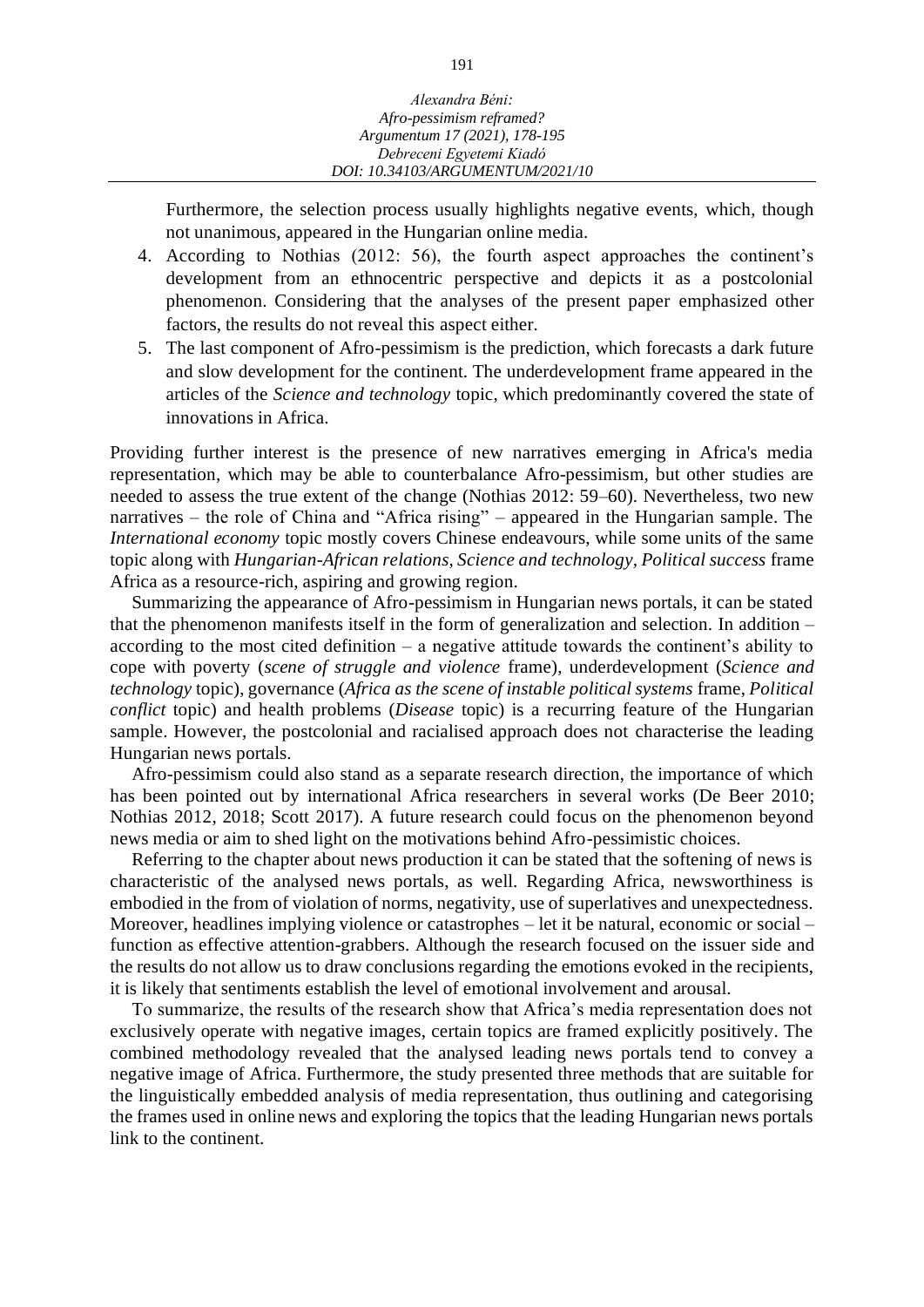#### **6 Conclusion**

Global mobility has led to ever greater levels of population movement that affects the structure and institutions of political, economic and social relations. The caused changes have called for the scientific need to examine the role media plays in depicting the issues that determine the political and public agenda.

The underlying motivation of this research is the combination of today's migration statistics, and the studies and personal interest of the paper's author. Based on these factors, the study raised the question of how Africa is represented in the Hungarian online media, and how this representation can be examined through linguistic means.

The research revealed the topics and frames along which news portals provide information, paying special attention to the proportion of positive and negative sentiments. Moreover, it was highlighted that phenomenon of Afro-pessimism manifests itself in the form of generalization and selection. The research also outlined the characteristics of news production in light of the studied Hungarian news portals.

It can be concluded that even though Africa's media representation is not exclusively negative – certain topics are framed explicitly positively – the analysed leading news portals tend to convey a negative image of Africa. Nevertheless, it is notable that the three topics that included a higher ratio of positive sentiments account for one-fifth of all news, which implies a more differentiated picture than described in the previous literature.

In addition, the analysis of headlines unveiled that simplification via metonymic title selection is only partially characteristic of the Hungarian sample, general but attention-grabbing headlines were more common. Moreover, the analysis of verbs revealed that the most common verbs in titles, which can be classified with the method of sentiment analysis, are predominantly negative.

However, it is important to emphasize that the media representation of a continent is a complex issue, since many different actors are involved in how the wider world sees the image conveyed through different channels. Defining Africa and thus interpreting it is not an easy task. The continent's mediated image gives rise to different interpretations and perceptions.

The image of Africa is constantly evolving through a complex network of relationships. Therefore, it is clear that the complexity of the geographical area makes it almost impossible to examine a uniform representation for the whole continent. It is probable that Egypt or Tunisia are on the periphery of the association net connected to Africa, while the Democratic Republic of the Congo or Botswana are more central. North Africa, Sub-Saharan Africa and the Republic of South Africa are difficult to put under a single media representation "hat", but the knowledge of these limitations, the detailed examination of literature and critical thinking have enabled relevant and reliable choices throughout the research.

### **References**

- Anderson, C. W., Downie Jr., L. & Schudson, M. (2016): *The News media. What everyone needs to know.* New York: Oxford University Press. <https://doi.org/10.1093/wentk/9780190206192.001.0001>
- Andok, M. (2003): A hír mint szövegtípus [News as a text type]. *Iskolakultúra* 2003/11, 68–76.
- Andok, M. (2013): *A hírek története* [The history of news]. Budapest: L'Harmattan Kiadó.
- Andok, M. (2015): Átható médiakommunikáció [Transparent media communication]. In: Aczél P. (szerk.): *Műveljük a médiát!* [Let's cultivate the media!]*.* Budapest: Wolters Kluwer, 39–95.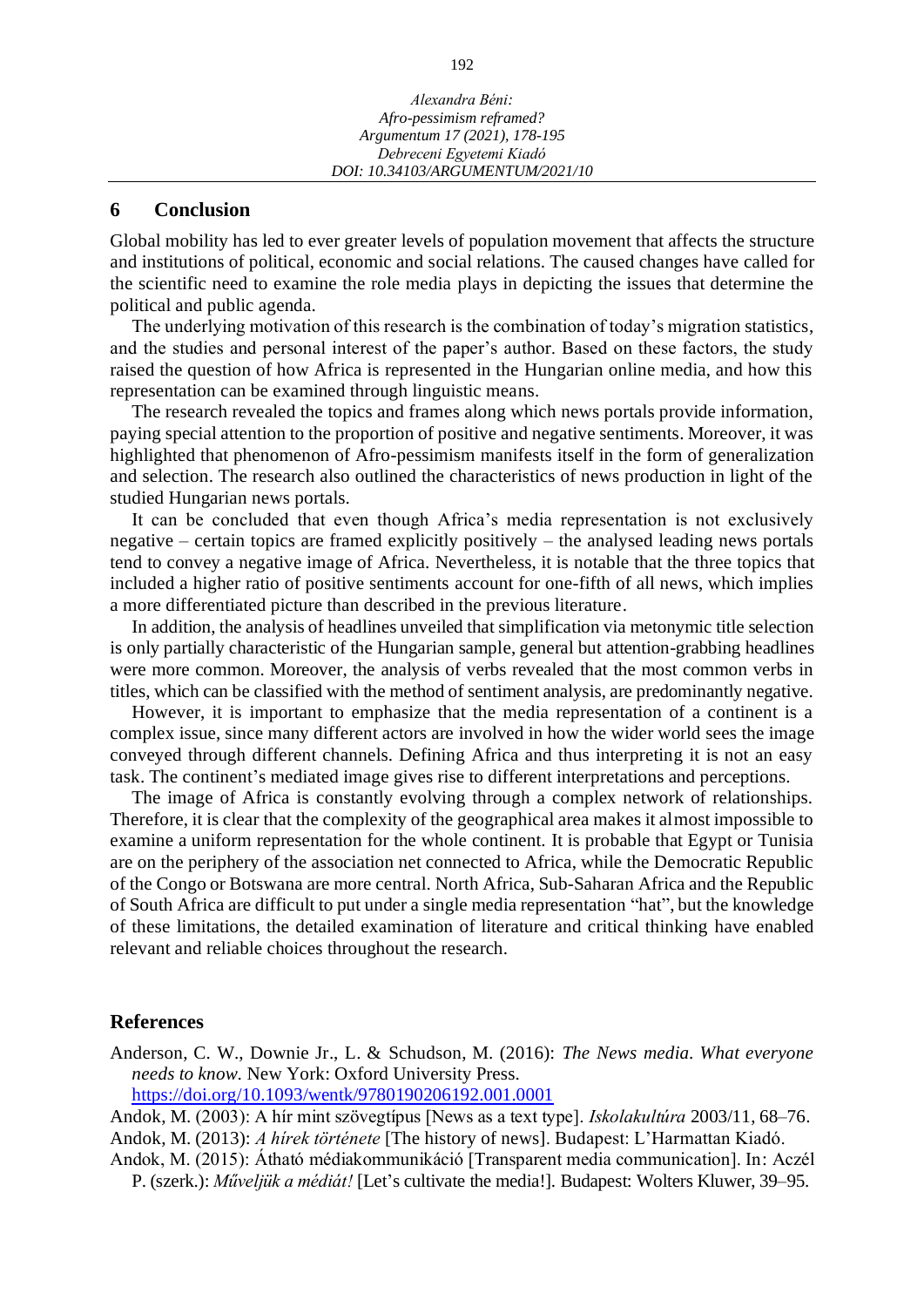- Bajomi-Lázár, P. (2006): Manipulál-e a média? [Is the media manipulating?] *Médiakutató*  XVIII. évf. 4., 61–79.
- Bajomi-Lázár, P. (2018): Migráció és média Közép/Kelet Európa uniós tagállamaiban [Migration and media in Central/Eastern EU Member States]. *Médiakutató* XIX. évf. 3-4., 63–88.
- Benczes, I. & Benczes, R. (2018): From financial support package via rescue aid to bailout: Framing the management of the Greek sovereign debt crisis. *Society and Economy* 40(3): 431–445.<https://doi.org/10.1556/204.2018.40.3.9>
- Bunce, M. (2015): International news and the image of Africa: new storytellers, new narratives? In: Gallagher, J. (ed.): *Images of Africa. Creation, negotiation and subversion,* 42–62. Manchester University Press.<https://doi.org/10.7228/manchester/9780719091469.003.0003>
- Cacciatore, M. A., Scheufele, D. A. & Iyengar, S. (2016): The end of framing as we know it… and the future of media effects. *Mass Communication and Society* 19(1), 7–23. <https://doi.org/10.1080/15205436.2015.1068811>
- Cambridge Dictionary (n.d.) Sentiment. *Cambridge Dictionary*. Retrieved from: <https://dictionary.cambridge.org/dictionary/english/sentiment> (January 21, 2019)
- Castles, S., de Haas, H. & Miller, M. J. (2014): *The age of migration: International population movements in the modern world.* 5. New York: Palgrave Macmillan.
- Chung, C. J., Nam, Y. & Stefanone, M. A. (2012): Exploring online news credibility: The relative influence of traditional and technological factors. *Journal of Computer-Mediated Communication* 17(2), 171–186.<https://doi.org/10.1111/j.1083-6101.2011.01565.x>
- De Beer, A. S. (2010): News from and in the "Dark Continent" Afro-pessimism, news flows, global journalism and media regimes. *Journalism Studies* 11(4), 596–609. <https://doi.org/10.1080/14616701003638509>
- Digitális Közönségmérési Tanács [Digital Audience Measurement Board] (2015, 2016, 2017): Toplisták [Top lists]. *DKT*. Retrieved from:<http://dkt.hu/hu/menu/hirek.link> (January 13, 2019)
- Ebron, P. A. (2002): *Performing Africa*. Princeton: Princeton University Press.
- Entman, R. M. (1993): Framing: Toward clarification of a fractured paradigm. *Journal of Communication* 43(4), 51–58.<https://doi.org/10.1111/j.1460-2466.1993.tb01304.x>
- European Commission's Joint Research Centre & European Political Strategy Centre (2018): New perspectives on African migration. *European Commission*. Retrieved from: <https://ec.europa.eu/jrc/en/news/new-perspectives-african-migration> (January 14, 2019)
- European Parliament (2017): EU migrant crisis: facts and figures. European Parliament. Retrieved from: [http://www.europarl.europa.eu/news/en/headlines/society/20170629STO78630/eu-](http://www.europarl.europa.eu/news/en/headlines/society/20170629STO78630/eu-migrant-crisis-facts-and-figures)

[migrant-crisis-facts-and-figures](http://www.europarl.europa.eu/news/en/headlines/society/20170629STO78630/eu-migrant-crisis-facts-and-figures) (January 8, 2019)

- Eurostat (2016): Record number of over 1.2 million first time asylum seekers registered in 2015. *Eurostat*. Retrieved from: [https://ec.europa.eu/eurostat/documents/2995521/7203832/3-](https://ec.europa.eu/eurostat/documents/2995521/7203832/3-04032016-AP-EN.pdf/790eba01-381c-4163-bcd2-a54959b99ed6) [04032016-AP-EN.pdf/790eba01-381c-4163-bcd2-a54959b99ed6](https://ec.europa.eu/eurostat/documents/2995521/7203832/3-04032016-AP-EN.pdf/790eba01-381c-4163-bcd2-a54959b99ed6) (January 8, 2019)
- Eurostat (2017a): People in the EU statistics on demographic changes. *Eurostat*. Retrieved from:

[https://ec.europa.eu/eurostat/statistics-explained/index.php?title=People\\_in\\_the\\_EU\\_](https://ec.europa.eu/eurostat/statistics-explained/index.php?title=People_in_the_EU_-_statistics_on_demographic_changes) statistics on demographic changes (January 8, 2019)

- Eurostat (2017b): First time asylum applicants 2016. *Eurostat*. Retrieved from: <https://ec.europa.eu/eurostat/news/themes-in-the-spotlight/asylum2016> (January 8, 2019)
- Eurostat (2018a): First time asylum applicants 2017. *Eurostat*. Retrieved from: <https://ec.europa.eu/eurostat/news/themes-in-the-spotlight/asylum2017> (January 8, 2019)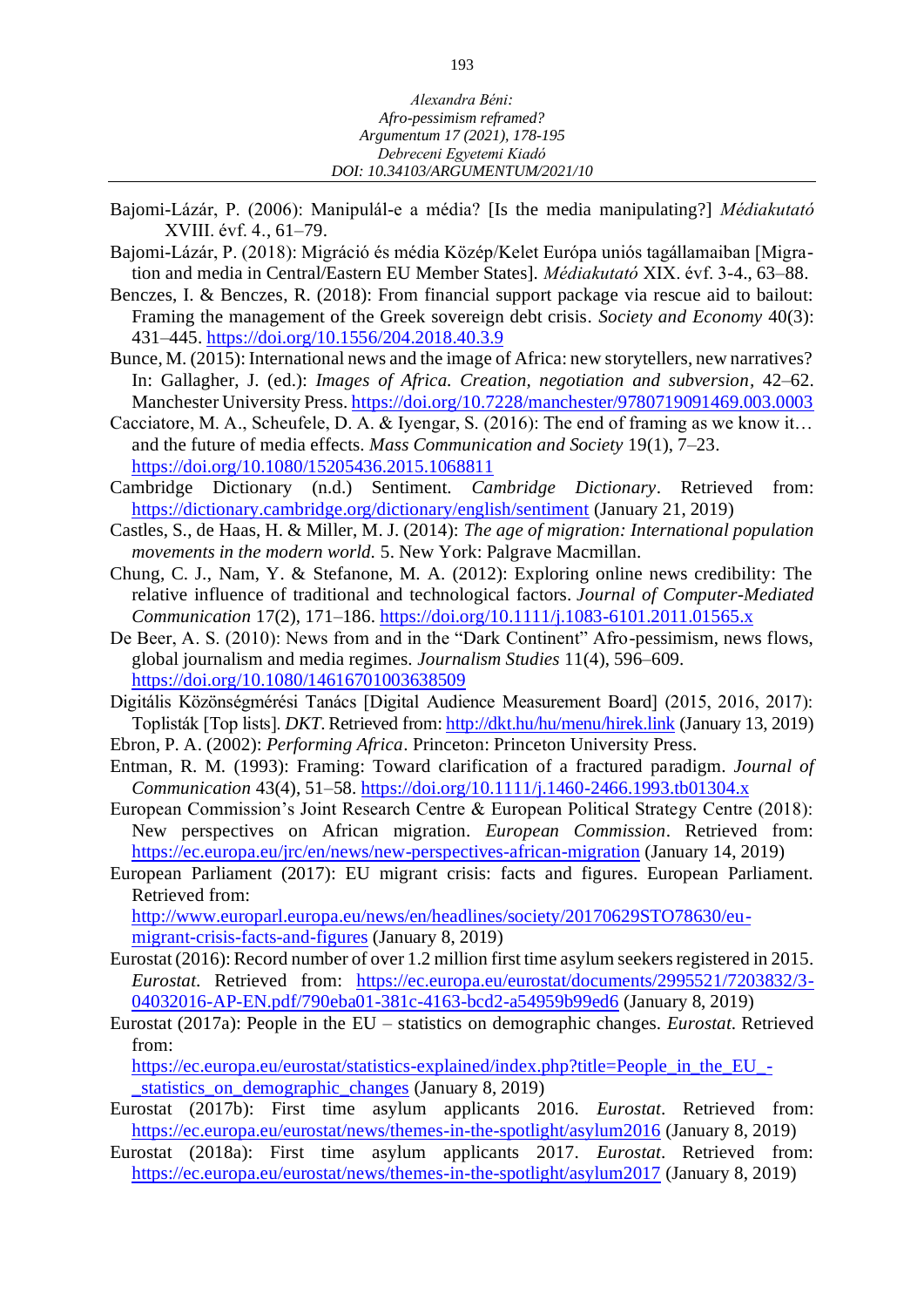- Eurostat (2018b): Migration and migrant population statistics. *Eurostat*. Retrieved from: <https://ec.europa.eu/eurostat/statistics-explained/pdfscache/1275.pdf> (January 8, 2019)
- Fillmore, C. (1982): Frame semantics. In: Linguistics Society of Korea (ed.): *Linguistics in the Morning Calm.* Seoul: Hanshin Publishing Co., 111–137.
- Fulton, H., Murphet, J., Huisman, R. & Dunn, A. (2005): *Narrative and Media*. Cambridge: Cambridge University Press.
- GO-Gulf (2018): How people read content online: Statistics and trends. *GO-Gulf*. Retrieved from:<https://www.go-gulf.ae/blog/how-people-read-content-online/> (January 11, 2019)
- Gurevitch, M., Levy, M. R. & Roeh, I. (1991): The Global newsroom: convergences and diversities in the globalization of television news'. In Dahlgren, P. & Sparks, C. (eds.): *Communicationand Citizenship*. London: Routledge, 195–215. <https://doi.org/10.4324/9780203977880-9>
- Jenkins, H. (2008): *Convergence culture: where old and new media collide.* New York: New York University Press.
- Kayser-Bril, N. (2014): Africa is not a country. *The Guardian*. Retrieved from: <https://www.theguardian.com/world/2014/jan/24/africa-clinton> (March 19, 2019)
- Karamibekr, M. & Ghorbani, A. A. (2012): Verb oriented sentiment classification. In: *Proceedings of the The 2012 IEEE/WIC/ACM International Joint Conferences on Web Intelligence and Intelligent Agent Technology-Volume 01*. IEEE Computer Society, 327– 331. <https://doi.org/10.1109/WI-IAT.2012.122>
- Kim, S. M. & Hovy, E. (2006): Extracting opinions, opinion holders, and topics expressed in online news media text. In: *Proceedings of the Workshop on Sentiment and Subjectivity in Text*. Association for Computational Linguistics, 1–8. <https://doi.org/10.3115/1654641.1654642>
- Klavans, J. & Kan, M. Y. (1998): Role of verbs in document analysis. In: *Proceedings of the 17th international conference on Computational Linguistics-Volume 1*. Association for Computational Linguistics, 680–686. <https://doi.org/10.3115/980451.980959>
- Kövecses, Z. & Radden, G. (1998): Metonymy: Developing a Cognitive Linguistic View. *Cognitive Linguistics* 9, 37–78.<https://doi.org/10.1515/cogl.1998.9.1.37>
- Liu, B. (2012): Sentiment analysis and opinion mining. *Synthesis lectures on human language technologies* 5(1), 1–167.<https://doi.org/10.2200/S00416ED1V01Y201204HLT016>
- McCombs, M. (2005): A Look at Agenda-setting: past, present and future. *Journalism Studies*  6:4, 543–557.<https://doi.org/10.1080/14616700500250438>
- McCombs, M., Shaw, D. L. & Weaver, D. H. (2014): New Directions in Agenda-Setting Theory and Research. *Mass Communication and Society* 17:6, 781–802. <https://doi.org/10.1080/15205436.2014.964871>
- McQuail, D. (2003): *A tömegkommunikáció elmélete* [Mass Communication Theory]. Budapest: Osiris Kiadó.
- Mengara, D. (2001): *Images of Africa: stereotypes and realities*. Asmara: Africa World Press.
- Meraz, S. & Papacharissi, Z. (2013): Networked gatekeeping and networked framing on# Egypt. *The international journal of press/politics* 18(2), 138–166. <https://doi.org/10.1177/1940161212474472>
- Mérték Media Analysis Workshop (2017): Adatok az online hírfogyasztásról [Online news consumption data]. *Mérték Media Analysis Workshop.* Retrieved from: [http://mertek.eu/wp](http://mertek.eu/wp-content/uploads/2018/02/online_hirfogyasztas.pdf)[content/uploads/2018/02/online\\_hirfogyasztas.pdf](http://mertek.eu/wp-content/uploads/2018/02/online_hirfogyasztas.pdf) (March 16, 2019)